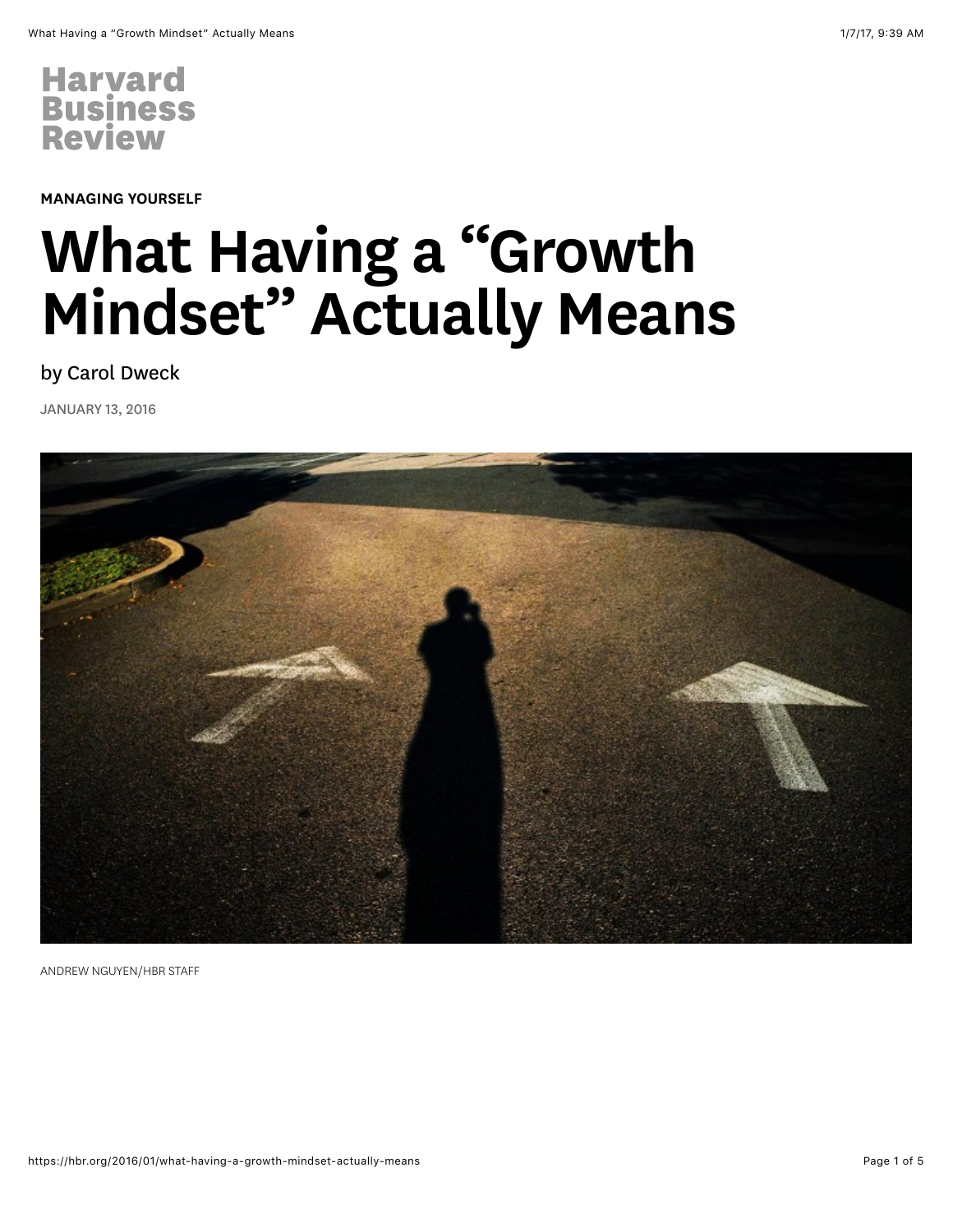Scholars are deeply gratified when their ideas catch on. And they are even more gratified when their ideas make a difference — improving motivation, innovation, or productivity, for example. But popularity has a price: people sometimes distort ideas, and therefore fail to reap their benefits. This has started to happen with my research on "growth" versus "fixed" mindsets among individuals and within organizations.

To briefly sum up the findings: Individuals who believe their talents can be developed (through hard work, good strategies, and input from others) have a growth mindset. They tend to achieve more than those with a more fixed mindset (those who believe their talents are innate gifts). This is because they worry less about looking smart and they put more energy into learning. When entire [companies embrace a growth mindset,](https://hbr.org/2014/11/how-companies-can-profit-from-a-growth-mindset) their employees report feeling far more empowered and committed; they also receive far greater organizational support for collaboration and innovation. In contrast, people at primarily fixed-mindset companies report more of only one thing: cheating and deception among employees, presumably to gain an advantage in the talent race.

In the wake of these findings, "growth mindset" has become a buzzword in many major companies, even working its way into their mission statements. But when I probe, I often discover that people's understanding of the idea is limited. Let's take a look at three common misconceptions.

1. I already have it, and I always have. People often confuse a growth mindset with being flexible or open-minded or with having a positive outlook — qualities they believe they've simply always had. My colleagues and I call this a false growth mindset. Everyone is actually a mixture of fixed and growth mindsets, and that mixture continually evolves with experience. A "pure" growth mindset doesn't exist, which we have to acknowledge in order to attain the benefits we seek.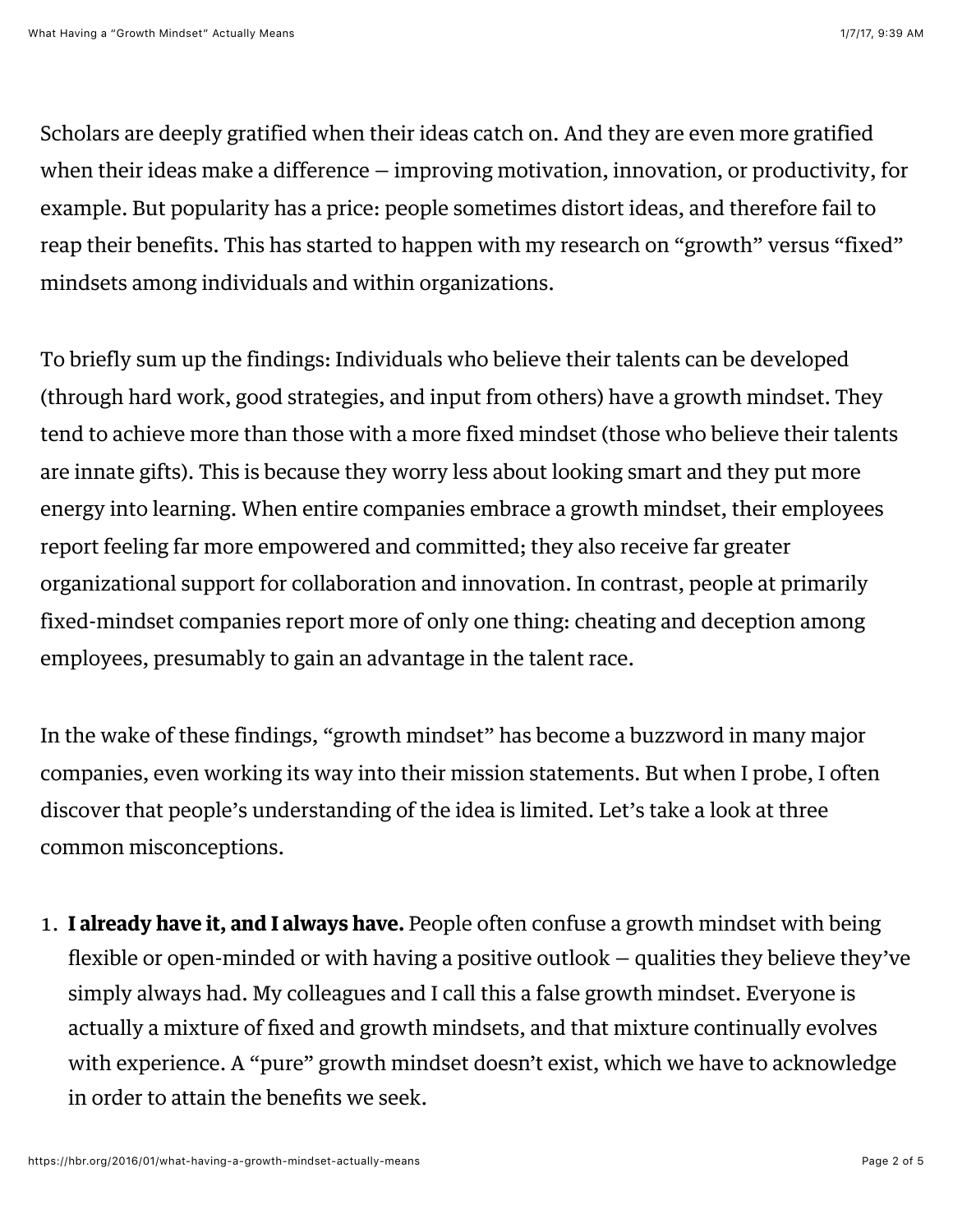- 2. A growth mindset is just about praising and rewarding effort. This isn't true for students in schools, and it's not true for employees in organizations. In both settings, outcomes matter. Unproductive effort is never a good thing. It's critical to reward not just effort but learning and progress, and to emphasize the processes that yield these things, such as seeking help from others, trying new strategies, and capitalizing on setbacks to move forward effectively. In all of our research, the outcome — the bottom line — follows from deeply engaging in these processes.
- 3. Just espouse a growth mindset, and good things will happen. Mission statements are wonderful things. You can't argue with lofty values like growth, empowerment, or innovation. But what do they mean to employees if the company doesn't implement policies that make them real and attainable? They just amount to lip service. Organizations that embody a growth mindset encourage appropriate risk-taking, knowing that some risks won't work out. They reward employees for important and useful lessons learned, even if a project does not meet its original goals. They support collaboration across organizational boundaries rather than competition among employees or units. They are committed to the growth of every member, not just in words but in deeds, such as broadly available development and advancement opportunities. And they continually reinforce growth mindset values with concrete policies.

Even if we correct these misconceptions, it's still not easy to attain a growth mindset. One reason why is we all have our own fixed-mindset triggers. When we face challenges, receive criticism, or fare poorly compared with others, we can easily fall into insecurity or defensiveness, a response that inhibits growth. Our work environments, too, can be full of fixed-mindset triggers. A company that plays the talent game makes it harder for people to practice growth-mindset thinking and behavior, such as sharing information, collaborating, innovating, seeking feedback, or admitting errors.